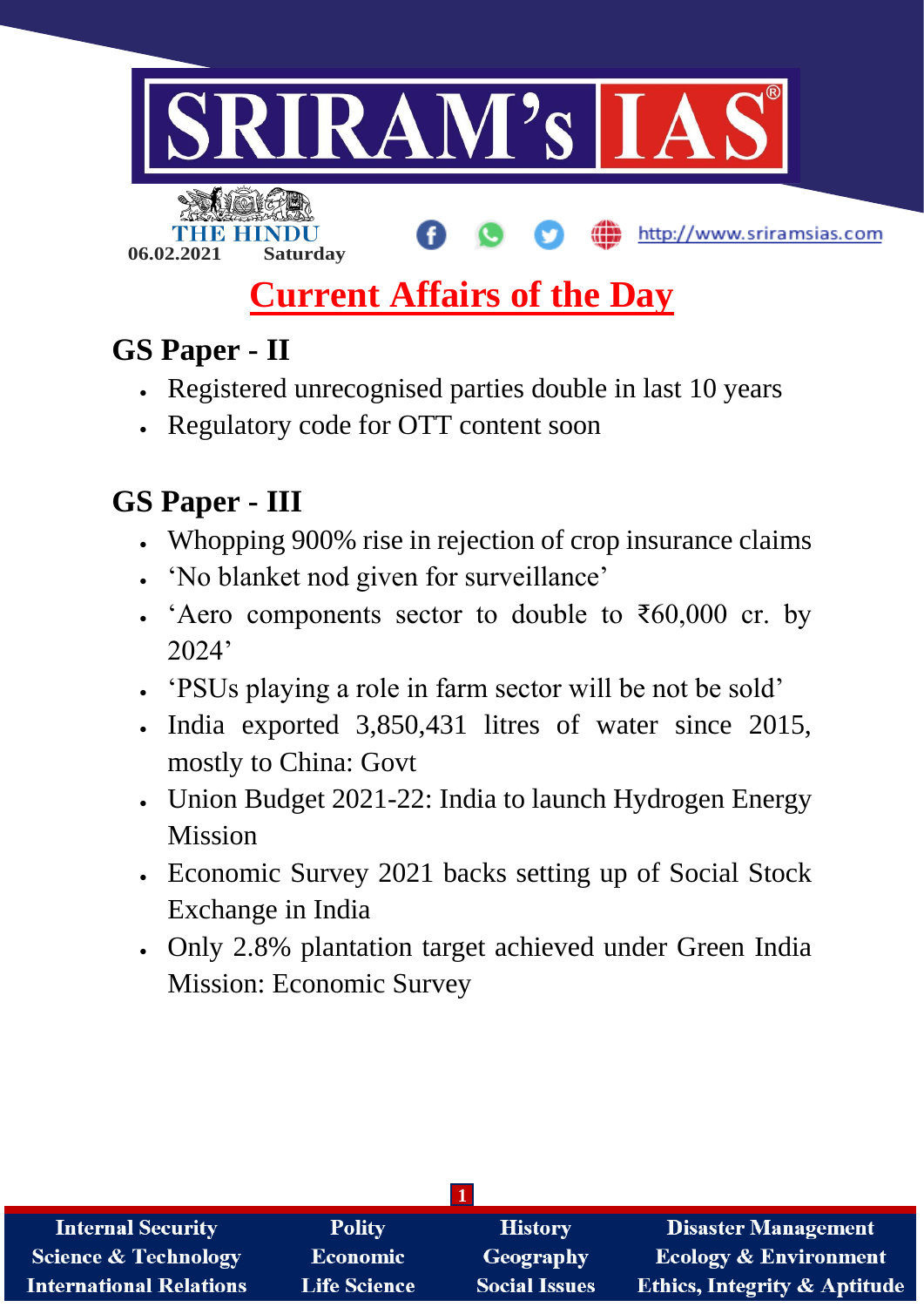

#### **Registered unrecognised parties double in last 10 years**

The contribution reports of only 78 (3.39%) of the total 2,301 registered unrecognised political parties are available in the public domain for 2018- 19, while the reports of only 82 such parties (3.56%) for 2017-18 are uploaded on the respective State Chief Electoral Officers' websites, according to the Association For Democratic Reforms (ADR).

**06.02.2021 Saturday**

#### **Highlights:**

1. The number of these parties increased twofold in the last 10 years, from 1,112 in 2010 to 2,301 in 2019.

## **Missing records**

Contribution reports for registered unrecognised parties were largely absent for FY2018 and FY2019 for major States. West Bengal and Bihar, with only 9.8% and 15.91% for FY18 and FY19 respectively, had the highest share of such parties. The chart shows the State-wise share (in %) of such parties for FY2018 and FY2019



- 2. There are 2,360 political parties registered with the Election Commission of India and 2,301 or 97.50% of them are unrecognised.
- 3. Either newly registered parties or those which have not secured enough percentage of votes in Assembly or General Elections to become a State party or those which have never contested in elections since being registered are considered unrecognised parties. Such parties don't enjoy all the benefits extended to the recognised parties.
- 4. The reports analysed by the ADR declared 6,860 donations worth ₹65.45 crore during 2018-19 and 6,138 donations of ₹24.6 crore for 2017-18.
- 5. The contribution reports of none of the registered unrecognised political parties of 25 States/UTs including Madhya Pradesh, Karnataka, Kerala,

| <b>Internal Security</b>        | <b>Polity</b>       | <b>History</b>       | <b>Disaster Management</b>              |
|---------------------------------|---------------------|----------------------|-----------------------------------------|
| <b>Science &amp; Technology</b> | <b>Economic</b>     | <b>Geography</b>     | <b>Ecology &amp; Environment</b>        |
| <b>International Relations</b>  | <b>Life Science</b> | <b>Social Issues</b> | <b>Ethics, Integrity &amp; Aptitude</b> |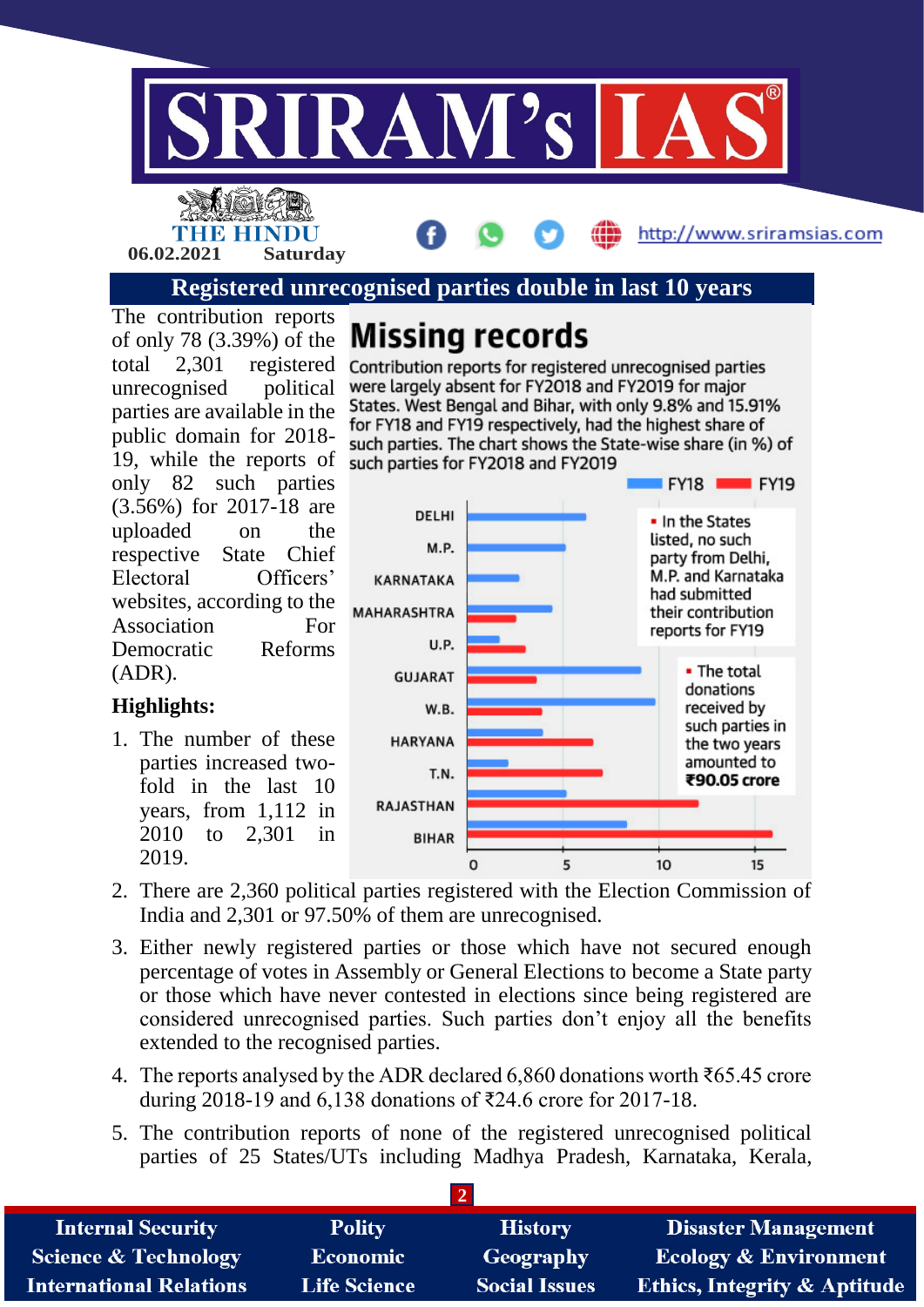

Telangana, Himachal Pradesh etc. are available on the respective State CEO websites for 2018-19, for 2017-18, contribution reports of parties of 21 states/UTs are not available, said the ADR, terming it a violation of the ECI guidelines.

### **Regulatory code for OTT content soon**

Twenty-one MPs cutting across party lines have sought an answer from the government about the content on over-the-top (OTT) platforms such as Netflix and Amazon Prime, asking whether the Centre was aware that such platforms were full of content with "sex, violence, abuse, vulgarity and disrespect to religious sentiments".

#### **Highlights:**

- 1. The government would soon come up with a regulatory code on the content on these platforms. The government had urged the platforms to come up with the guidelines themselves.
- 2. The I&B Ministry said there are currently 40 OTT platforms operating in India. The government, as a first step towards regulation, amended the "allocation of Business Rules" in November last year, bringing all online platforms under the mandate of the I&B Ministry. All the platforms were told to register with the Ministry.

#### **Self regulation**

The Ministry said they had several rounds of consultations with the Internet and Mobile Association of India (IAMAI) impressing upon them the need for an appropriate self-regulatory mechanism for content over OTT platforms.

## **Whopping 900% rise in rejection of crop insurance claims**

The number of farmers' crop insurance claims that were rejected by insurance companies under the Centre's flagship Pradhan Mantri Fasal Bima Yojana (PMFBY) multiplied 10 times in just two years.

#### **Highlights:**

In 2017-18, the number of rejected claims was 92,869. In the next year, 2018-19, the figure more than doubled to 2.04 lakh. By 2019-20, it was 9.28 lakh, a whopping 900% increase.

| <b>Internal Security</b>        | <b>Polity</b>       | <b>History</b>       | <b>Disaster Management</b>              |  |
|---------------------------------|---------------------|----------------------|-----------------------------------------|--|
| <b>Science &amp; Technology</b> | <b>Economic</b>     | Geography            | <b>Ecology &amp; Environment</b>        |  |
| <b>International Relations</b>  | <b>Life Science</b> | <b>Social Issues</b> | <b>Ethics, Integrity &amp; Aptitude</b> |  |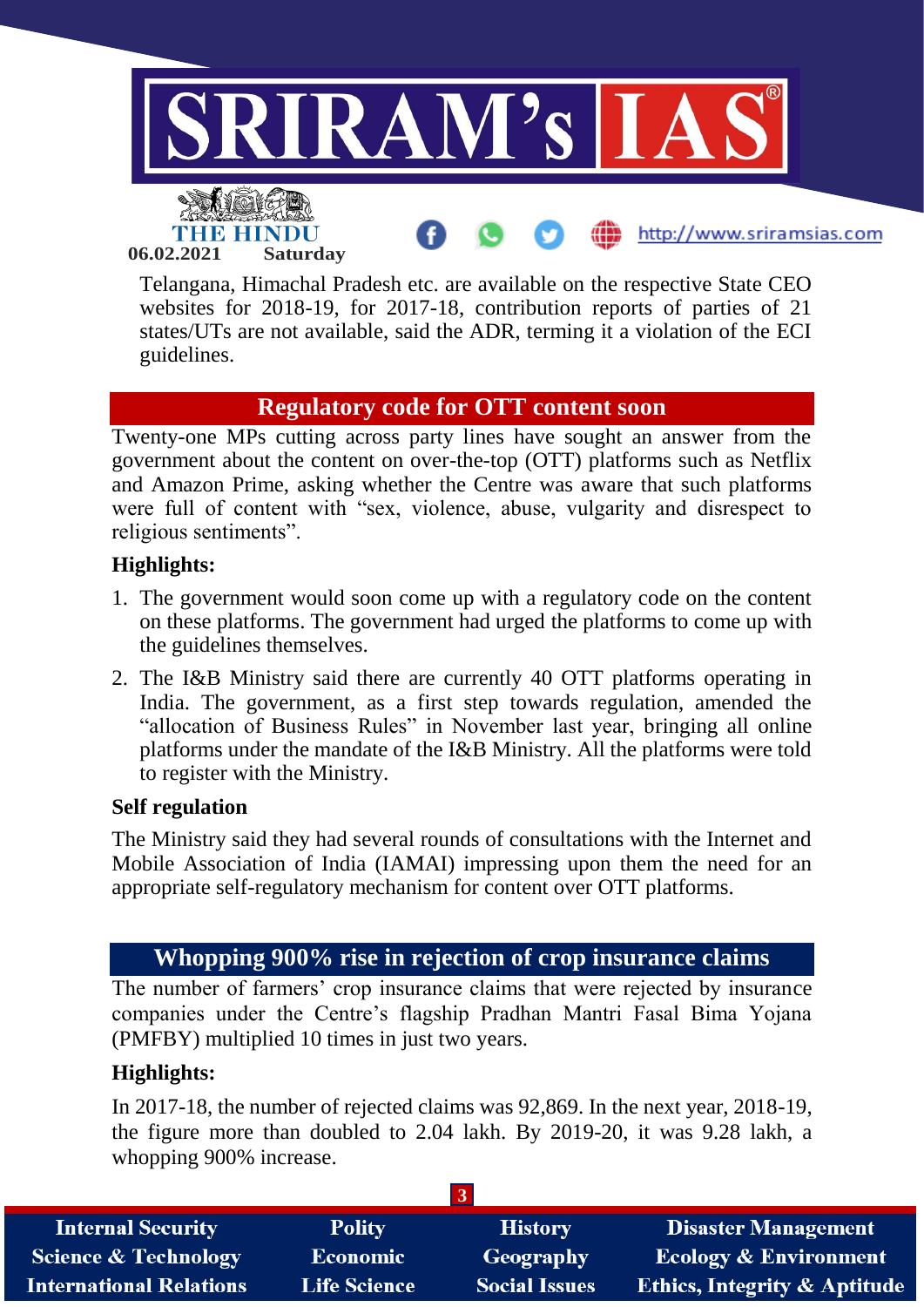

The Centre on Friday denied granting blanket permission to any agency for interception or monitoring of any messages or information under its surveillance programmes such as the Centralised Monitoring System, the Network Traffic Analysis, and the National Intelligence Grid.

#### **Highlights:**

- 1. There is no blanket permission to any agency for interception or monitoring or decryption; and permission from the competent authority (Union Home Secretary) is required, as per due process of law and rules in each case.
- 2. The reply came in response to a petition seeking to constitute a permanent, independent oversight body for reviewing lawful interception and monitoring orders or warrants under the provisions of the Indian Telegraph Act and the Information Technology Act.
- 3. The Government, however, said the existing safeguards of oversight by a highlevel committee chaired by Cabinet Secretary at the Central level and chaired by Chief Secretary at the State level, are adequate and provide effective supervision.

#### **'Aero components sector to double to ₹60,000 cr. by 2024'**

The aero components sector in the country is set to double from ₹30,000 crore today to ₹60,000 crore by 2024.

#### **Highlights:**

- 1. The government's endeavour to bring down defence imports by at least \$2 billion by 2022 would remain.
- 2. We have signed 128 Memorandums of Understanding (MoU), 19 Transfer of Technology (ToT), four handing overs, 18 product launches and 32 major announcements, totalling a grand figure of 201 feats.
- 3. Further, of the 45 Micro, Small and Medium Enterprises (MSME) participating in Aero India, 21 have bagged orders worth ₹203 crore. This is a major achievement,

| <b>Internal Security</b>        | <b>Polity</b>       | <b>History</b>       | <b>Disaster Management</b>              |  |
|---------------------------------|---------------------|----------------------|-----------------------------------------|--|
| <b>Science &amp; Technology</b> | <b>Economic</b>     | Geography            | <b>Ecology &amp; Environment</b>        |  |
| <b>International Relations</b>  | <b>Life Science</b> | <b>Social Issues</b> | <b>Ethics, Integrity &amp; Aptitude</b> |  |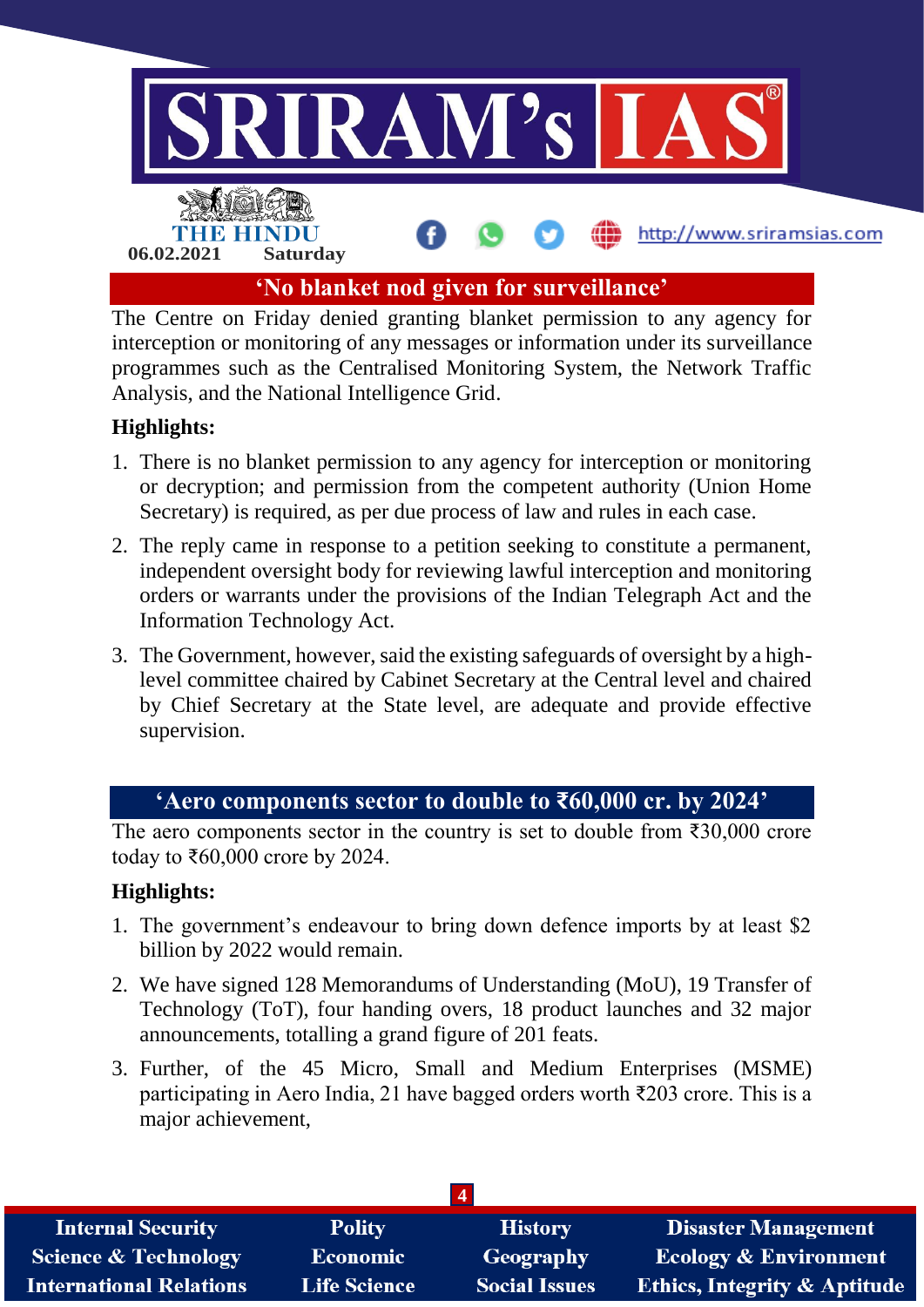

- 4. India has a great potential to emerge as a global and regional Maintenance, Repair and Overhaul (MRO) hub, given the cost competitiveness of its manpower resources, the availability of abundant, specialist capabilities and geographical advantages.
- 5. The aerospace sector has an important role to play, if we have to reach our targets of domestic defence production of \$25 billion and exports of \$5 billion by 2025.

#### **'PSUs playing a role in farm sector will be not be sold'**

Public sector firms engaged in activities allied to the farm sector, such as provision of seeds to farmers, or procurement and distribution of food for the public distribution system, will not be up for sale under the new disinvestment policy announced in the Budget.

#### **Highlights:**

- 1. While the policy has specified four strategic sectors where 'bare minimum' public sector presence will be retained.
- 2. NITI Aayog would be in charge of recommending the firms in strategic sectors that should be retained, considered for privatisation or merger or 'subsidiarisation' with another public sector firm, or simply closed.
- 3. DIPAM shall move proposals for obtaining 'in-principle' from the Cabinet Committee on Economic Affairs for strategic disinvestment of a specific PSE from time to time, on a case-to-case-basis.

## **India exported 3,850,431 litres of water since 2015, mostly to China: Govt**

**Bottom line:** India exported 3,850,431 litres of water between 2015-16 and 2020- 21. Water is being exported even as the government has not been able to meet its own targets for drinking water supply.

#### **Highlights:**

1. India exported three categories of water in this period: Mineral water (2,378,227 litres), aerated water (602,389 litres) and natural and other water (869,815 litres).

| <b>Internal Security</b>        | <b>Polity</b>       | <b>History</b>       | <b>Disaster Management</b>              |
|---------------------------------|---------------------|----------------------|-----------------------------------------|
| <b>Science &amp; Technology</b> | <b>Economic</b>     | Geography            | <b>Ecology &amp; Environment</b>        |
| <b>International Relations</b>  | <b>Life Science</b> | <b>Social Issues</b> | <b>Ethics, Integrity &amp; Aptitude</b> |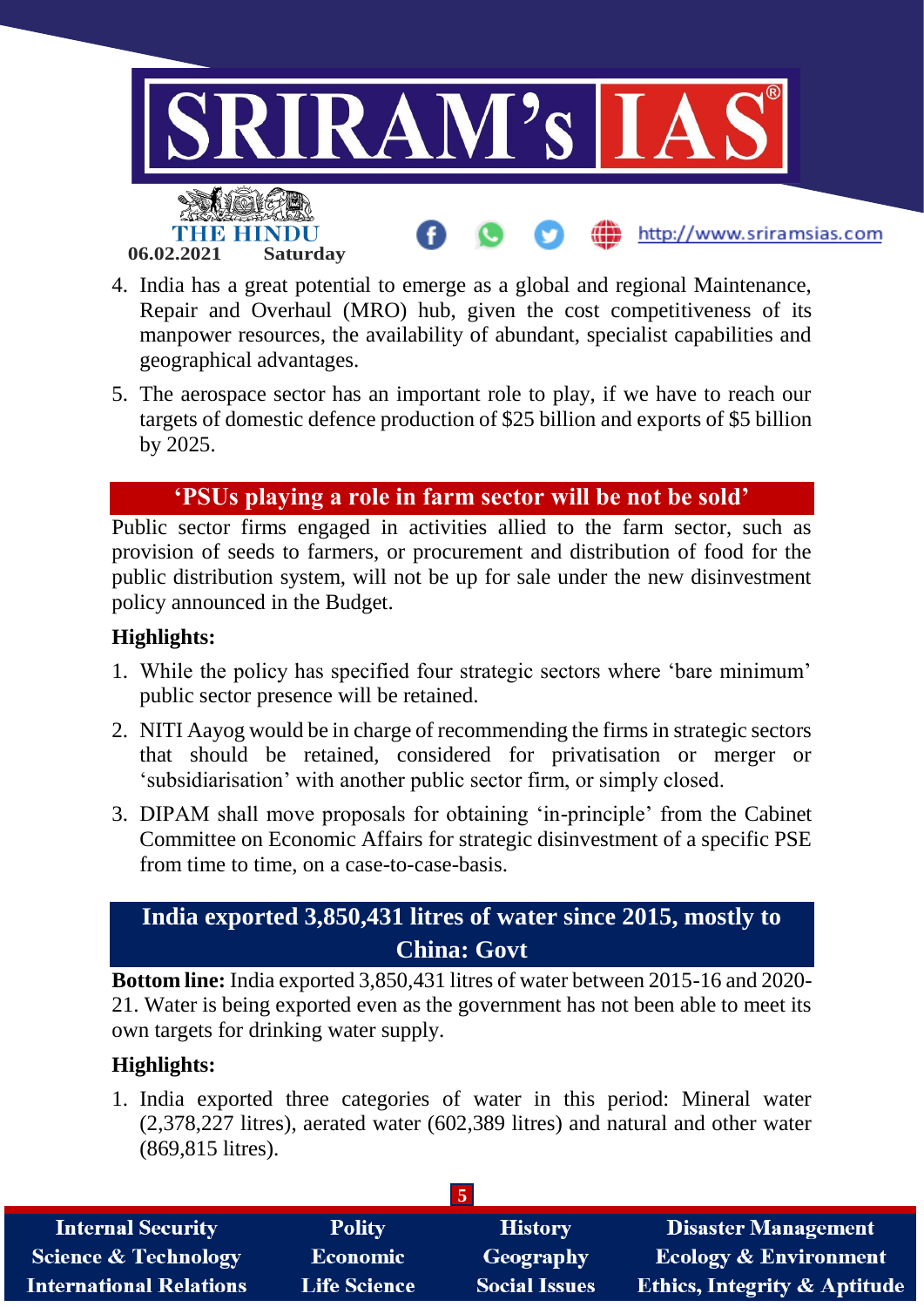

- 2. Most of this water in 2019-20, went to China. Beijing imported 63,580 litres of mineral water, 1,000 litres of aerated water and 20,000 litres of natural water. It imported the highest quantity of mineral and natural water.
- 3. Other major imports of Indian water were to the Maldives (38,380 litres), United Arab Emirates (35,510 litres), Canada (33,620 litres) Singapore (33,460 litres), United States (31,730 litres), Qatar (25,900 litres) and Saudi Arabia (29,020 litres).
- 4. Experts noted that while water was being exported on the one hand, on the other, the government had not been able to meet its own targets for drinking water supply.
- 5. All rural households in India are entitled to 55 litres of drinking water per person per day under the Jal Jeevan Mission. The mission, launched August 15, 2019, aims to provide safe and adequate drinking water. It has not been able to meet its target.
- 6. This water, which is exported, is pumped out of the ground. There is a decline in ground water in India and there is a need to sustainably manage it.
- 7. In rural areas, there is a lot of seepage and improper recharge of ground aquifers.

India is mostly dependent on groundwater and surface water is dependent on rains, which are becoming more erratic. We should be sustainably managing our ground water resources rather than exporting water.

### **Union Budget 2021-22: India to launch Hydrogen Energy Mission**

Union Minister for Finance announced that the Hydrogen Energy Mission will be launched in 2021-22, during her budget speech February 1, 2021.

#### **Opportunity and Potential:**

- 1. The Govt proposed to launch a Hydrogen Energy Mission in 2021-22 for generating hydrogen from green power sources.
- 2. The rising interest in this supply option is driven by the falling costs of renewable power and by systems integration challenges due to rising shares of variable renewable power supply.

| <b>Internal Security</b>        | <b>Polity</b>       | <b>History</b>       | <b>Disaster Management</b>              |
|---------------------------------|---------------------|----------------------|-----------------------------------------|
| <b>Science &amp; Technology</b> | <b>Economic</b>     | Geography            | Ecology & Environment                   |
| <b>International Relations</b>  | <b>Life Science</b> | <b>Social Issues</b> | <b>Ethics, Integrity &amp; Aptitude</b> |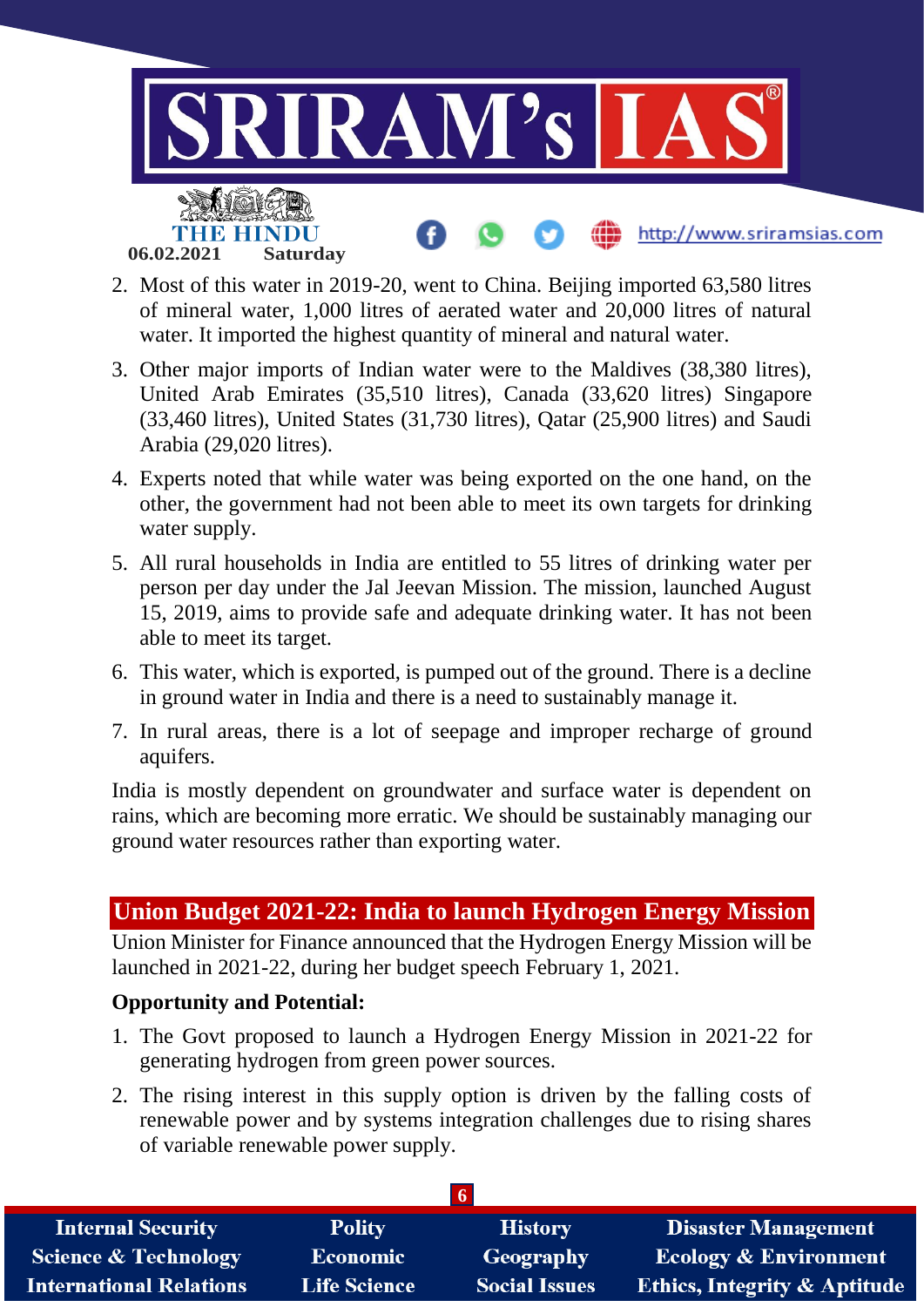

- 3. Green Hydrogen Mission is not only essential to decarbonise heavy industries like steel and cement, it also holds the key to clean electric mobility that doesn't depend on rare minerals.
- 4. Hydrogen can act as an energy storage option, which would be essential to meet intermittencies (of renewable energy) in the future.
- 5. Given the range of ways that green hydrogen energy could be produced and used, it allows the formation of a circular economy, which primarily focuses on ensuring energy security, by utilisation of all the resources possible.
- 6. The emphasis on hydrogen in the budget was in line with the technological development in the global north and with a long-term vision towards reduced dependency on minerals and rare-earth element-based batteries as energy storage.
- 7. Hydrogen from renewable power is technically viable today and is quickly approaching economic competitiveness according to the International Renewable Energy Agency. The energy source is seen as the next big thing as its usage would lead to zero emissions.

#### **Challenges:**

- 1. In terms of challenges to green hydrogen specifically, the cost of renewable electricity is the major problem. Public investments need to strategize and channel well.
- 2. Electrolyser costs and supply chain logistics: This will require funding. Policy makers should also consider how to create legislative frameworks that facilitate hydrogen-based sector coupling.
- 3. Focussing on the production of green hydrogen in India would mean significantly ramping up the current renewable energy infrastructure across the country.

#### **Conclusion:**

Green hydrogen energy is vital for India to meet its Nationally Determined Contributions and ensure regional and national energy security, access and availability.

| <b>Internal Security</b>        | <b>Polity</b>       | <b>History</b>       | <b>Disaster Management</b>              |
|---------------------------------|---------------------|----------------------|-----------------------------------------|
| <b>Science &amp; Technology</b> | <b>Economic</b>     | Geography            | <b>Ecology &amp; Environment</b>        |
| <b>International Relations</b>  | <b>Life Science</b> | <b>Social Issues</b> | <b>Ethics, Integrity &amp; Aptitude</b> |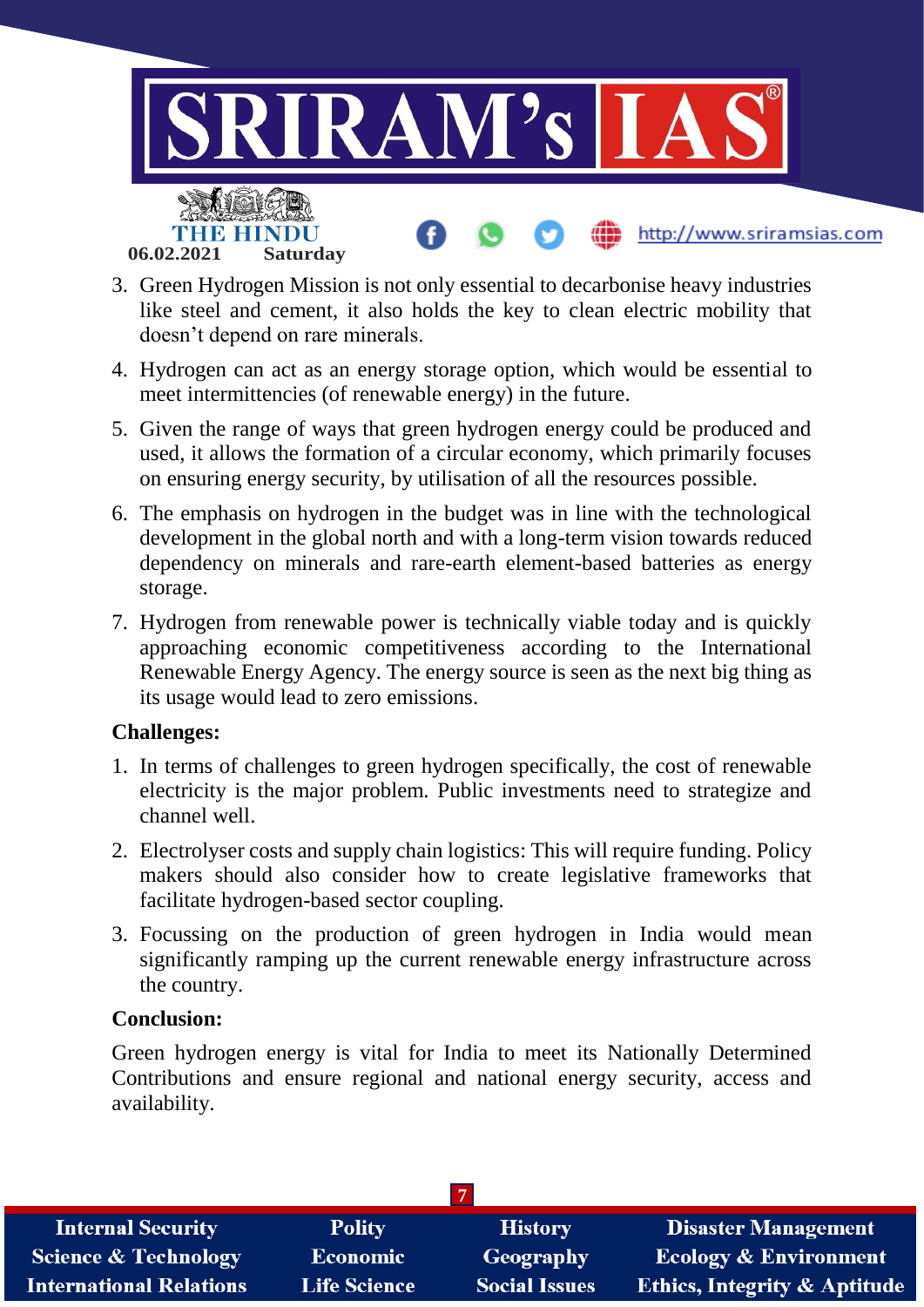

The Economic Survey released by the Union Ministry of Finance on January 29, 2021 highlighted the concept of setting up a social stock exchange (SSE) in India for raising capital by organisations working for the realisation of a social welfare objective. It will be under the regulatory ambit of the Securities and Exchange Board of India (SEBI), the survey said.

#### **Highlights:**

- 1. SEBI outlined its vision and made recommendations, which include participation of non-profit organisations (NPO) and for-profit enterprises (FPE) on SSE subject to committing to minimum reporting requirements.
- 2. The survey added that as of December 24, 2020, eight Environmental, social and corporate governance (ESG) mutual funds have been launched in India.
- 3. In 2017, to give push to Green Bonds issues in India, SEBI issued guidelines on green bonds including listing of green bonds on the Indian stock exchanges.
- 4. The launch of green indices such as S&P BSE CARBONEX (in 2012), MSCI ESG India (in 2013), and S&P BSE 100 ESG Index (in 2017) allows passive and retail investors to invest in 'green' companies.
- 5. Green bonds are debt instruments issued by an entity for raising funds from investors and the proceeds of a green bond offering are used towards financing 'green' projects.

## **Only 2.8% plantation target achieved under Green India Mission: Economic Survey**

The central government's afforestation scheme, Green India Mission (GIM), was able to only achieve 2.8% of its plantation target, according to the Economic Survey.

#### **Highlights:**

1. The target of the 10-year scheme flagged off in 2015 is to increase forest/tree cover on 5 million hectares (m ha) of forest/non-forest land and improve the quality of forest cover on another 5 m ha area.

| <b>Internal Security</b>        | <b>Polity</b>       | <b>History</b>       | <b>Disaster Management</b>              |
|---------------------------------|---------------------|----------------------|-----------------------------------------|
| <b>Science &amp; Technology</b> | <b>Economic</b>     | Geography            | <b>Ecology &amp; Environment</b>        |
| <b>International Relations</b>  | <b>Life Science</b> | <b>Social Issues</b> | <b>Ethics, Integrity &amp; Aptitude</b> |